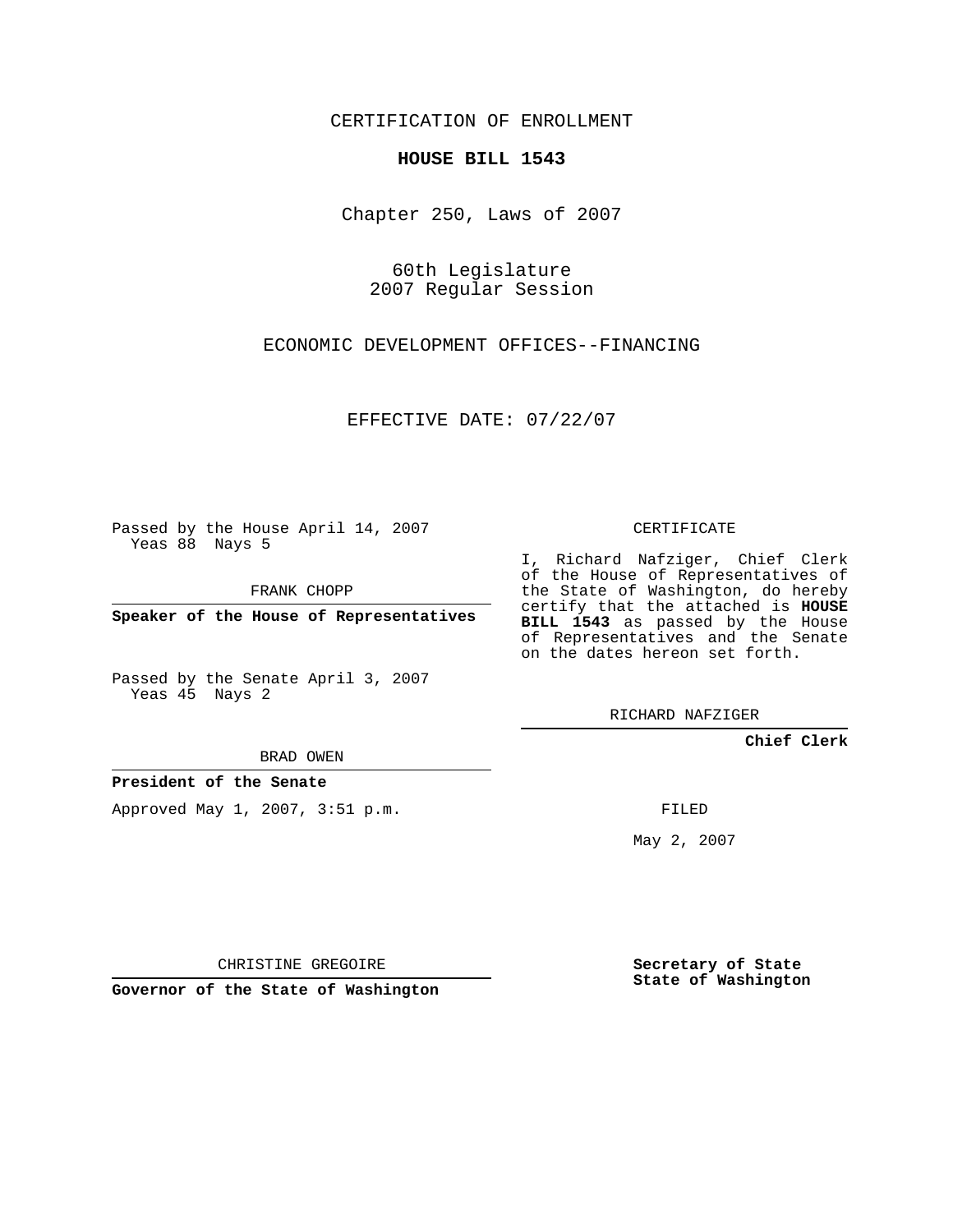# **HOUSE BILL 1543** \_\_\_\_\_\_\_\_\_\_\_\_\_\_\_\_\_\_\_\_\_\_\_\_\_\_\_\_\_\_\_\_\_\_\_\_\_\_\_\_\_\_\_\_\_

\_\_\_\_\_\_\_\_\_\_\_\_\_\_\_\_\_\_\_\_\_\_\_\_\_\_\_\_\_\_\_\_\_\_\_\_\_\_\_\_\_\_\_\_\_

## AS AMENDED BY THE SENATE

Passed Legislature - 2007 Regular Session

## **State of Washington 60th Legislature 2007 Regular Session**

**By** Representatives Buri, Grant, Dunshee, Ahern, Hailey, Pettigrew, Kretz, Bailey, Linville and Moeller

Read first time 01/22/2007. Referred to Committee on Community & Economic Development & Trade.

 AN ACT Relating to financing economic development offices; and amending RCW 82.14.370.

BE IT ENACTED BY THE LEGISLATURE OF THE STATE OF WASHINGTON:

 **Sec. 1.** RCW 82.14.370 and 2004 c 130 s 2 are each amended to read as follows:

 (1) The legislative authority of a rural county may impose a sales and use tax in accordance with the terms of this chapter. The tax is in addition to other taxes authorized by law and shall be collected from those persons who are taxable by the state under chapters 82.08 and 82.12 RCW upon the occurrence of any taxable event within the county. The rate of tax shall not exceed 0.08 percent of the selling price in the case of a sales tax or value of the article used in the case of a use tax, except that for rural counties with population densities between sixty and one hundred persons per square mile, the rate shall not exceed 0.04 percent before January 1, 2000.

 (2) The tax imposed under subsection (1) of this section shall be deducted from the amount of tax otherwise required to be collected or paid over to the department of revenue under chapter 82.08 or 82.12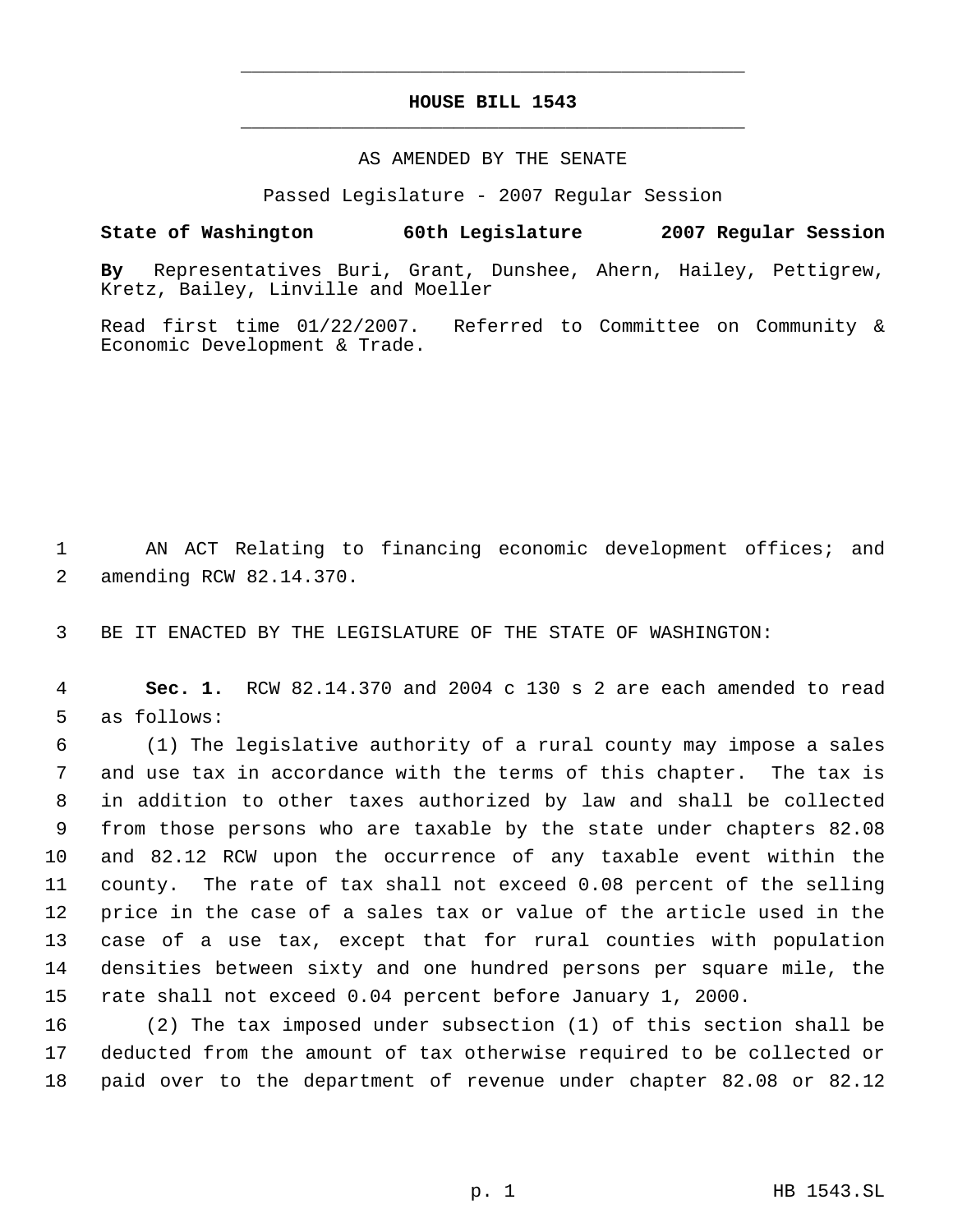RCW. The department of revenue shall perform the collection of such taxes on behalf of the county at no cost to the county.

 (3)(a) Moneys collected under this section shall only be used to finance public facilities serving economic development purposes in 5 rural counties and finance personnel in economic development offices. The public facility must be listed as an item in the officially adopted county overall economic development plan, or the economic development section of the county's comprehensive plan, or the comprehensive plan of a city or town located within the county for those counties planning under RCW 36.70A.040. For those counties that do not have an adopted overall economic development plan and do not plan under the growth management act, the public facility must be listed in the county's capital facilities plan or the capital facilities plan of a city or town located within the county.

 (b) In implementing this section, the county shall consult with cities, towns, and port districts located within the county and the associate development organization serving the county to ensure that the expenditure meets the goals of chapter 130, Laws of 2004 and the requirements of (a) of this subsection. Each county collecting money 20 under this section shall report, as follows, to the office of the state 21 auditor, ((no later than October 1st)) within one hundred fifty days 22 after the close of each fiscal year( $(\tau)$ ): (i) A list of new projects 23 (( $from$ )) begun during the (( $prior$ )) fiscal year, showing that the county has used the funds for those projects consistent with the goals of chapter 130, Laws of 2004 and the requirements of (a) of this 26 subsection; and (ii) expenditures during the fiscal year on projects 27 begun in a previous year. Any projects financed prior to June 10, 2004, from the proceeds of obligations to which the tax imposed under subsection (1) of this section has been pledged shall not be deemed to be new projects under this subsection.

31 (c) ((For the purposes of this section,)) The definitions in this section apply throughout this section.

 (i) "Public facilities" means bridges, roads, domestic and industrial water facilities, sanitary sewer facilities, earth stabilization, storm sewer facilities, railroad, electricity, natural gas, buildings, structures, telecommunications infrastructure, transportation infrastructure, or commercial infrastructure, and port 38 facilities in the state of Washington( $(\div \text{ and })$ ).